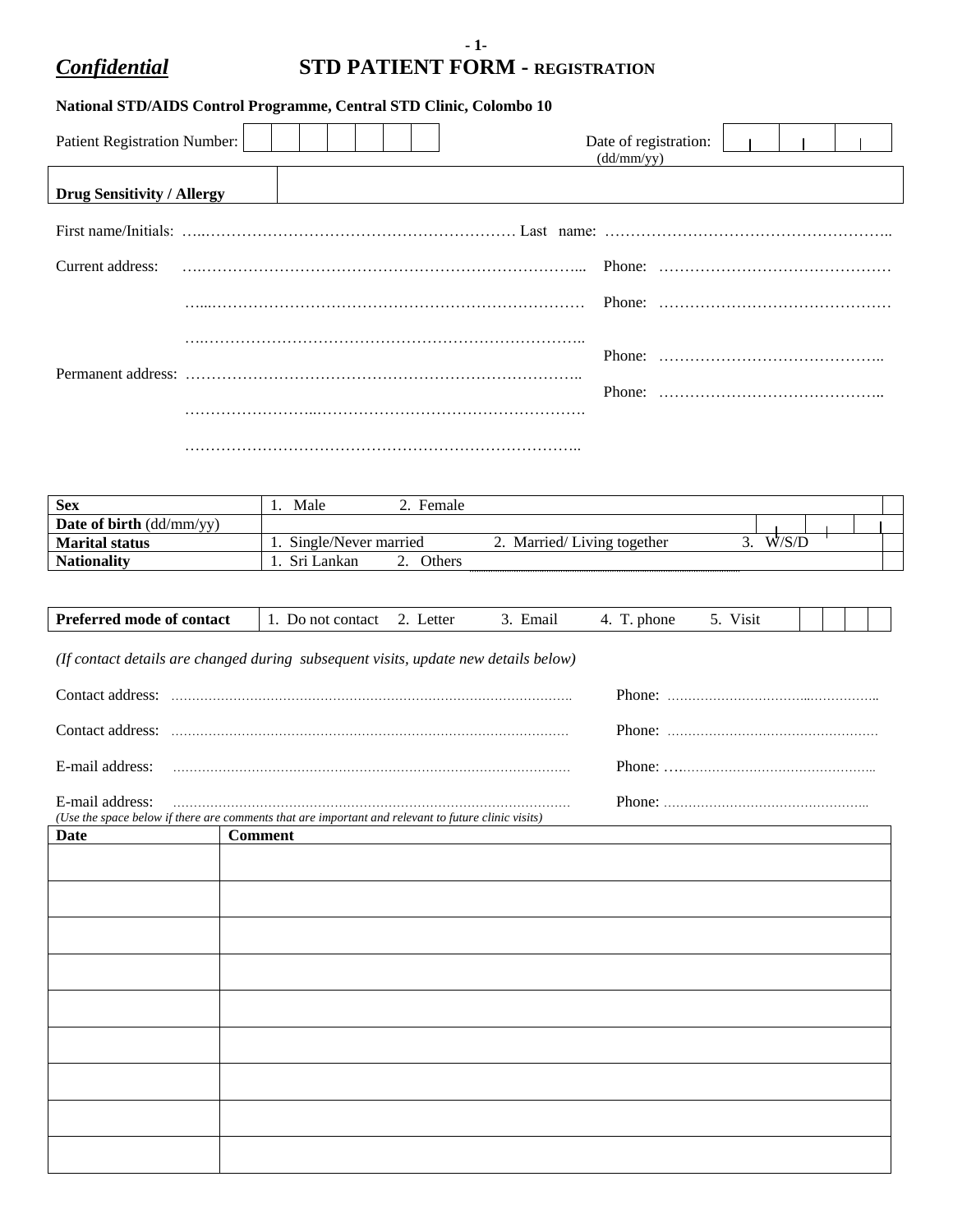**MALE PATIENT FORM - EPISODE OF CARE**

| Patient file number:                                       |                                                          |                                                                                                                                                                                                                                                |                                                       |                 | Episode Number:                        |
|------------------------------------------------------------|----------------------------------------------------------|------------------------------------------------------------------------------------------------------------------------------------------------------------------------------------------------------------------------------------------------|-------------------------------------------------------|-----------------|----------------------------------------|
|                                                            |                                                          |                                                                                                                                                                                                                                                |                                                       |                 |                                        |
|                                                            |                                                          |                                                                                                                                                                                                                                                |                                                       |                 |                                        |
| 1. Date of visit (dd/mm/yy)                                |                                                          |                                                                                                                                                                                                                                                | 3. G.C.E O/L                                          |                 | <b>History:</b>                        |
| 2. Highest level of<br>education                           | 1. $1-5$ grade<br>4. $G.C.E A/L$                         | 2. 6-10 grade<br>5. Dip/Degree                                                                                                                                                                                                                 | 6. No schooling/NA                                    | 2               |                                        |
| 3. Occupation<br>$(12$ months)                             | 1. UE<br>4. Retired                                      | 2. Student                                                                                                                                                                                                                                     | 3.<br><b>CSW</b>                                      |                 |                                        |
| 4. Reason for<br>attendance                                | 1. Voluntary<br>4. Ref. GP<br>7. Contact<br>10. Other    | 2. Ref. OPD<br>5. Ref. Courts<br>8. Clinic follow up                                                                                                                                                                                           | 3. Ref. Ward<br>6. Ref. Blood bank<br>9. Medico-legal |                 |                                        |
| 5. Symptoms                                                | 1. None<br>4. Warts<br>7. Scrotal swelling               | 2. Genital disch.<br>5. Genital ulcer                                                                                                                                                                                                          | 2. Dysuria<br>6. Rash                                 | 5               |                                        |
| 6. Duration of<br>symptom/s(days)                          | 1. NA<br>4. $8 - 14$                                     | 2.<br>$1 - 3$<br>Over 14<br>5.                                                                                                                                                                                                                 | 3.<br>$4 - 7$<br>6.<br>Unknown                        | 6               |                                        |
| 7. Medication<br>$(14 \text{ days})$                       | 1. None                                                  | 2. Antibiotics                                                                                                                                                                                                                                 | 3.Others/NK                                           |                 |                                        |
| 13. Sex contacts<br>$(12$ months)                          | 1. None/NA<br>4. $(2&3)$                                 | 2. Sri Lankan                                                                                                                                                                                                                                  | 3. Foreign                                            | 13              |                                        |
| 14. Type of partner<br>$(12$ months)                       | 1. None/NA<br>3. Non-regular P                           | 2. Marital/Regular Partner<br>4. Commercial Partner/Client 14                                                                                                                                                                                  |                                                       |                 |                                        |
| 15. Sex of Partner/s<br>$(12$ months)                      | 1. Male only<br>3. Female only                           | 2. Male & Female<br>4. None/NA<br>2. Two                                                                                                                                                                                                       | 3. Three                                              | 15              |                                        |
| 16. Number of<br>partners(3 months)                        | One<br>1.<br>4. Four                                     | 5. Five or more                                                                                                                                                                                                                                | 6. None/NA                                            | 16              |                                        |
| 17. Condoms use<br>at last sex                             | 1. NA                                                    | 2. No                                                                                                                                                                                                                                          | 3. Yes                                                | 17              |                                        |
| 18. Condoms use in<br>last 3 months<br>19. Substance abuse | 1. NA<br>4. Always<br>1. None/NA                         | 2. Never<br>2. Narcotics (Inhalation/oral)                                                                                                                                                                                                     | 3. Sometimes                                          | 18              |                                        |
| $(12$ months)<br>20. Previous STD                          | 3. Alcohol<br>1. None<br>4. Herpes<br>7. Others/Not Sure | 4. IDU<br>2. GC<br>5. Chlamydia/NGU 6. Warts                                                                                                                                                                                                   | 19<br>3. Syphilis<br>20                               |                 |                                        |
| 21. Blood risk<br>$(12$ months)                            | 1. None<br>3. Needle prick                               | 2. Blood/blood product                                                                                                                                                                                                                         |                                                       |                 |                                        |
| 22. Ever had an<br><b>HIV</b> test                         | 1. Never<br>4. Indeterminate<br>6. Don't know            | 2. Negative<br>5. Tested but result not sure                                                                                                                                                                                                   | 3. Positive                                           | 22              |                                        |
| 23. Age at first sex (in years)                            |                                                          | (Write 99 if not applicable /not known)                                                                                                                                                                                                        |                                                       | 23              |                                        |
| Regular partner                                            |                                                          | - refers to marital partner or cohabiting (live-in) partner.<br><b>Non-regular partner</b> - refers to casual or non-cohabiting partner/girl or boy friend.<br><b>Commercial partner/Client - refers to sex worker or client of sex worker</b> |                                                       |                 |                                        |
|                                                            |                                                          | <b>SUMMARY OF SEXUAL HISTORY</b>                                                                                                                                                                                                               |                                                       |                 |                                        |
|                                                            | When / Whom                                              | Type of sex                                                                                                                                                                                                                                    | Condom<br>Y/N                                         | SL/<br>Overseas | Male<br>Female                         |
| LSI                                                        |                                                          |                                                                                                                                                                                                                                                |                                                       |                 | Total number of partners last 3 months |

**PSI PSI** Total number of partners last 1 year

Total number of partners life time

**- 2-**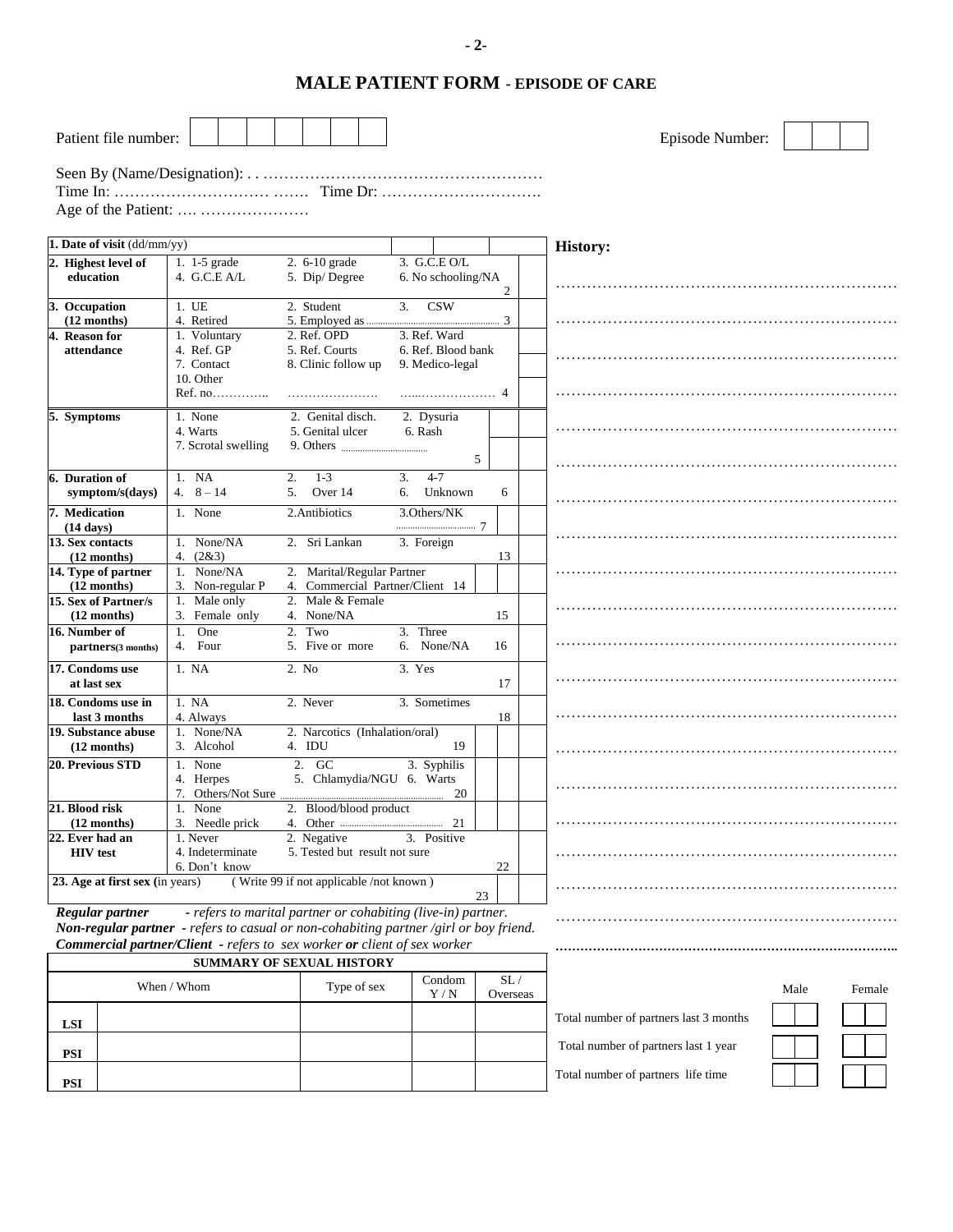**MALE PATIENT FORM - EPISODE OF CARE**

| Patient file<br>number: |  |  |  |  |  |  |  | number:<br>enisode - |
|-------------------------|--|--|--|--|--|--|--|----------------------|
|-------------------------|--|--|--|--|--|--|--|----------------------|

| <b>EXAMINATION</b>             |                                 |                                       |                                                          |    |                                                                            |
|--------------------------------|---------------------------------|---------------------------------------|----------------------------------------------------------|----|----------------------------------------------------------------------------|
| 24. Signs                      | 1. None<br>4. Genital warts     | 2. Gen. discharge<br>5. Genital Ulcer | 3. Inguinal LN<br>6. Rash                                |    | $L.P.U \ldots \ldots \ldots \ldots \text{Hrs ago}$                         |
|                                | 8. Scrotal swelling 9. Others   |                                       | 10. Not Exam<br>24                                       |    |                                                                            |
| 25. Circumcision               | 1. No                           | 2. Yes                                |                                                          | 25 |                                                                            |
| <b>INVESTIGATION</b>           |                                 |                                       |                                                          |    |                                                                            |
| 26. FPU Deposit<br>(x1000)     | 1. Not done/NA<br>4. Other      | 2. Pus cells $< 10$                   | 3. Pus cells $\geq$ 10                                   | 26 |                                                                            |
| 27. Dark Ground<br>for TP      | 1. Not done                     | 2. Negative                           | 3. Positive                                              | 27 |                                                                            |
| 28. Giant Cells                | 1. Not done                     | 2. Negative                           | 3. Positive                                              | 28 |                                                                            |
| 29. Urethral smear<br>(x1000)  | 1. Not done<br>4.5-9 Pus cells  | 2. ICGND<br>$5. \geq 10$ Pus cells    | 3. <5 Pus cells/NAD<br>6. Other<br>29                    |    |                                                                            |
| 30. Urethral GC<br>culture     | 1. Not done<br>4. Report NA     | 2. Negative                           | 3. Positive                                              | 30 |                                                                            |
| 31. Urethral<br>Chlamydia      | 1. Not done<br>4. Indeterminate | 2. Negative<br>5. Report NA           | 3. Positive                                              | 31 |                                                                            |
| 37. Throat GC<br>culture       | 1. Not done<br>4. Others        | 2. Negative<br>5. Report NA           | 3. GC                                                    | 37 |                                                                            |
| 38. Rectal GC<br>culture       | 1. Not done<br>4. Report NA     | 2. Negative                           | 3. GC                                                    | 38 |                                                                            |
| 39. HSV Ag<br><b>ELISA</b>     | 1. Not done<br>4. Report NA     | 2. Negative                           | 3. Positive                                              | 39 |                                                                            |
| 40. HSV culture                | 1. Not done<br>4. Contaminated  | 2. Negative<br>5. Report NA           | 3. Positive<br>(Type 1, Type 2)                          | 40 |                                                                            |
| 41. HSV Serology               | 1. Not done<br>4. Report NA     | 2. Negative                           | 3. Positive<br>Type 1 - lgM, lgG<br>Type 2 - lgM, lgG 41 |    |                                                                            |
| <b>42. VDRL</b>                | 1. Not done<br>4. Reactive      | 2. Non reactive<br>5. Report NA       | 3. Prev. reactive (treated)                              |    |                                                                            |
| 43. ТРРА/ТРНА                  | 1. Not done<br>4. Reactive      | 2. Non reactive<br>5. Equivocal       | 3. Prev. reactive(treated)<br>6. Report NA               | 43 |                                                                            |
| 44. HIV Screening<br>test      | 1. Not done<br>4. Positive      | 2. Negative<br>5. Inconclusive        | 3. Prev. positive<br>6. Report NA                        | 44 |                                                                            |
| 45. HIV Confirm.<br>test       | 1. Not done<br>4. Positive      | 2. Negative<br>5. Inconclusive        | 3. Known positive<br>6. Report NA                        | 45 |                                                                            |
| 46. Hep B SAg                  | 1. Not done<br>4. Positive      | 2. Negative<br>5. Report NA           | 3. Prev. positive                                        | 46 |                                                                            |
| 47. Hep C Ab                   | 1. Not done<br>4. Positive      | 2. Negative<br>5. Report NA           | 3. Prev. positive                                        | 47 |                                                                            |
| Other tests:                   |                                 |                                       |                                                          |    | Assessment / provisional diagnosis:                                        |
|                                |                                 |                                       |                                                          |    |                                                                            |
|                                |                                 |                                       |                                                          |    |                                                                            |
| <b>Management / Treatment:</b> |                                 |                                       |                                                          |    |                                                                            |
|                                |                                 |                                       |                                                          |    |                                                                            |
|                                |                                 |                                       |                                                          |    | <b>Note:</b> Send the patient for an interview (FI)/partner                |
|                                |                                 |                                       |                                                          |    | notification in case of GC, Syphilis, Chlamydia, NGU<br>or Trichomoniasis. |
|                                |                                 |                                       |                                                          |    | Follow up 1. None /Optional<br>2. Yes 3. Referral<br>4. Other              |
|                                |                                 |                                       |                                                          |    |                                                                            |
|                                |                                 |                                       |                                                          |    |                                                                            |
|                                |                                 |                                       |                                                          |    |                                                                            |

**– 3-**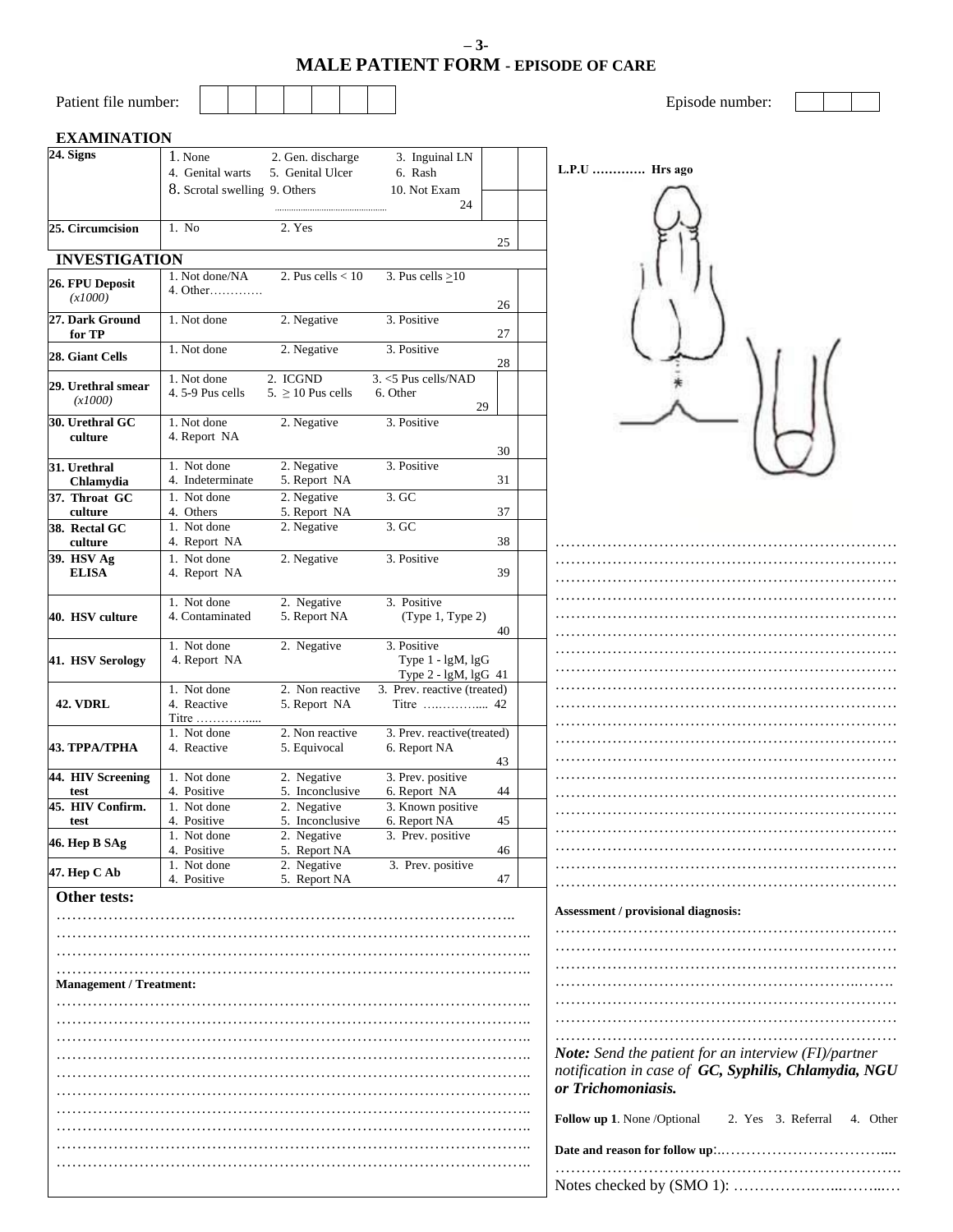**-4-**

# **MALE PATIENT FORM - EPISODE OF CARE**

Episode number:

| $1st$ Follow up visit          |                                 |          |
|--------------------------------|---------------------------------|----------|
| Seen by (Name and Designation) |                                 |          |
|                                |                                 |          |
|                                |                                 |          |
|                                |                                 |          |
|                                |                                 |          |
|                                |                                 |          |
|                                |                                 |          |
|                                |                                 |          |
|                                |                                 |          |
|                                |                                 |          |
|                                |                                 |          |
|                                |                                 |          |
|                                |                                 |          |
|                                |                                 |          |
|                                |                                 |          |
|                                |                                 |          |
| Follow up                      | 2. None/Optional<br>3. Referred |          |
| $2nd$ Follow up visit          |                                 | Time Dr: |
| Seen by (Name and Designation) |                                 |          |
|                                |                                 |          |
|                                |                                 |          |
|                                |                                 |          |
|                                |                                 |          |
|                                |                                 |          |
|                                |                                 |          |
|                                |                                 |          |
|                                |                                 |          |
|                                |                                 |          |
|                                |                                 |          |
|                                |                                 |          |
|                                |                                 |          |
|                                |                                 |          |
|                                |                                 |          |
|                                |                                 |          |
| Follow up                      | 2. None/Optional<br>3. Referred | 4. Other |
| $3rd$ Follow up visit          |                                 |          |
| Seen by (Name and Designation) |                                 |          |
|                                |                                 |          |
|                                |                                 |          |
|                                |                                 |          |
|                                |                                 |          |
|                                |                                 |          |
|                                |                                 |          |
|                                |                                 |          |
|                                |                                 |          |
|                                |                                 |          |
|                                |                                 |          |
|                                |                                 |          |
|                                |                                 |          |

j